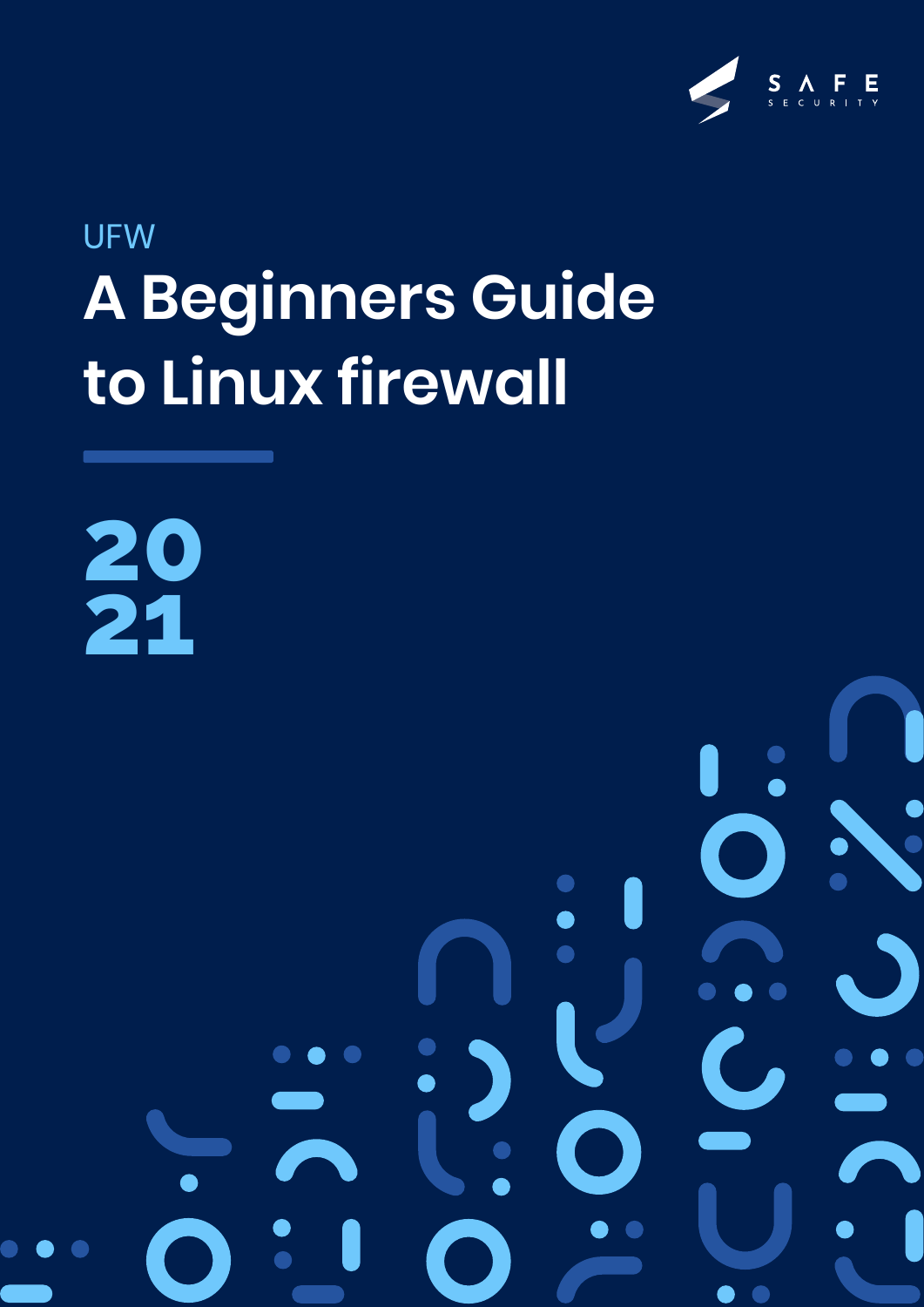# TABLE OF **CONTENTS**

| <b>Introduction</b>           |    |
|-------------------------------|----|
| key Terms                     |    |
| <b>Definitions</b>            |    |
| <b>IP Tables &amp; UFW</b>    | 02 |
| <b>Getting Started</b>        | 32 |
| <b>Basic Commands</b>         |    |
| <b>Advanced Commands</b>      | 10 |
| <b>Problems with firewall</b> | 15 |
| <b>Lab Exercise</b>           | 16 |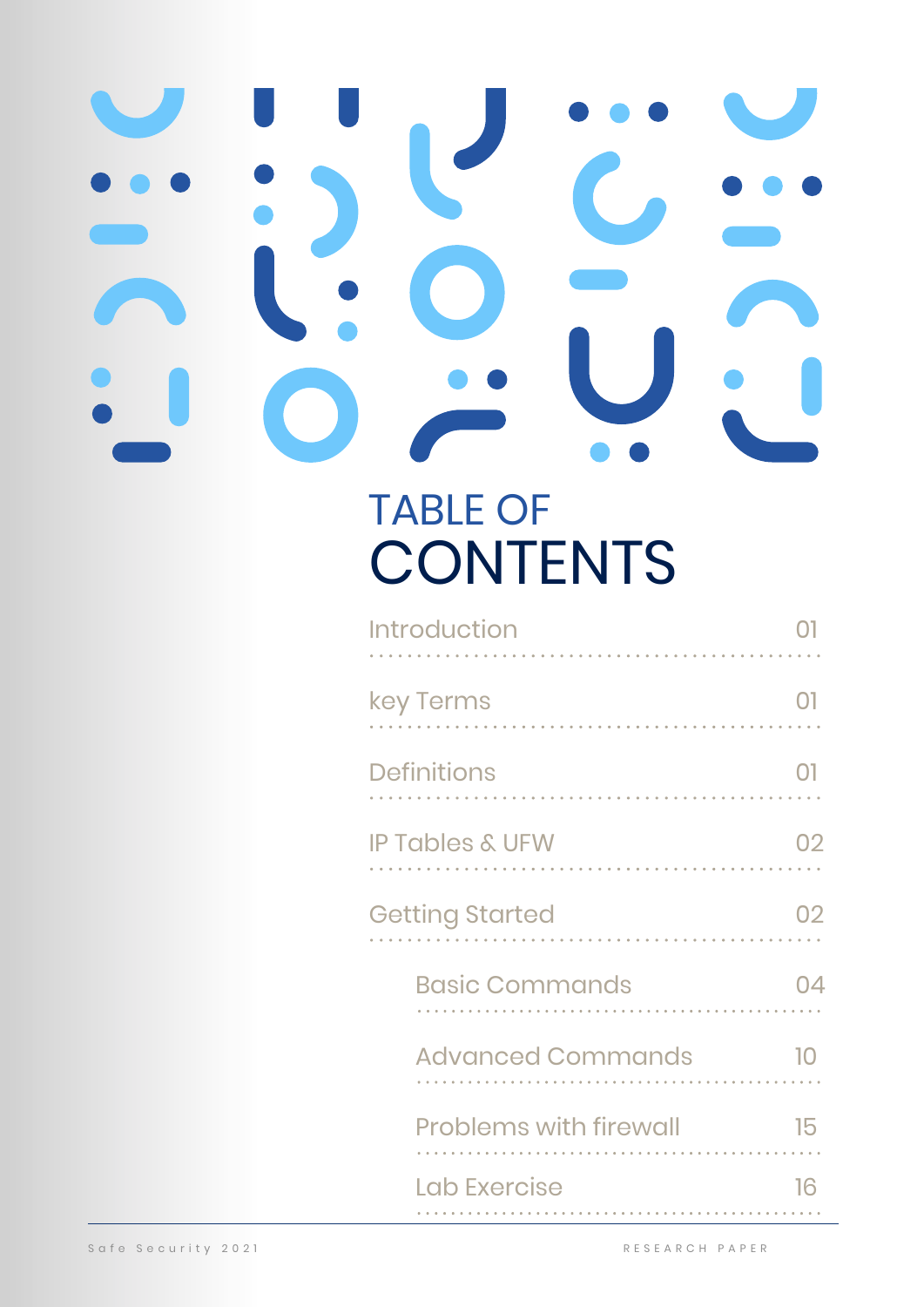

# Introduction

# FIREWALL

is the first line of defence for any network, hence it is very important to learn how one can protect a network using a firewall. This document is intended to provide detailed information about how UFW can play a very important role for any Linux user in terms of securing the Linux system, this document provides all the information necessary to completely configure UFW and protect personal Linux systems from a variety of attacks.

# **KEY TERMS**

Bash, Netfilterqueue, IPtables, UFW (Uncomplicated Firewall), Virtual Machine.

# **DEFINITIONS**

#### **Bash**

Bash is a Unix shell written for the GNU Project as a free software replacement for the Bourne shell (sh). It is often installed as the system's default command-line interface. It provides end users an interface to issue system commands and execute scripts.

#### **Netfilter**

Netfilter is a framework provided by the Linux kernel that allows various networking-related operations to be implemented in the form of customized handlers. Netfilter offers various functions and operations for packet filtering, network address translation, and port translation.

#### **IPtables**

Iptables is a user-space utility program that allows a system administrator to configure the IP packet filter rules of the Linux kernel firewall, implemented as different Netfilter modules

#### **UFW**

Uncomplicated Firewall (UFW) is a program for managing a Netfilter firewall designed to be easy to use. It uses a command-line interface consisting of a small number of simple commands, and uses iptables for configuration.

#### **Virtual Machine**

A virtual machine is an emulation of a computer system.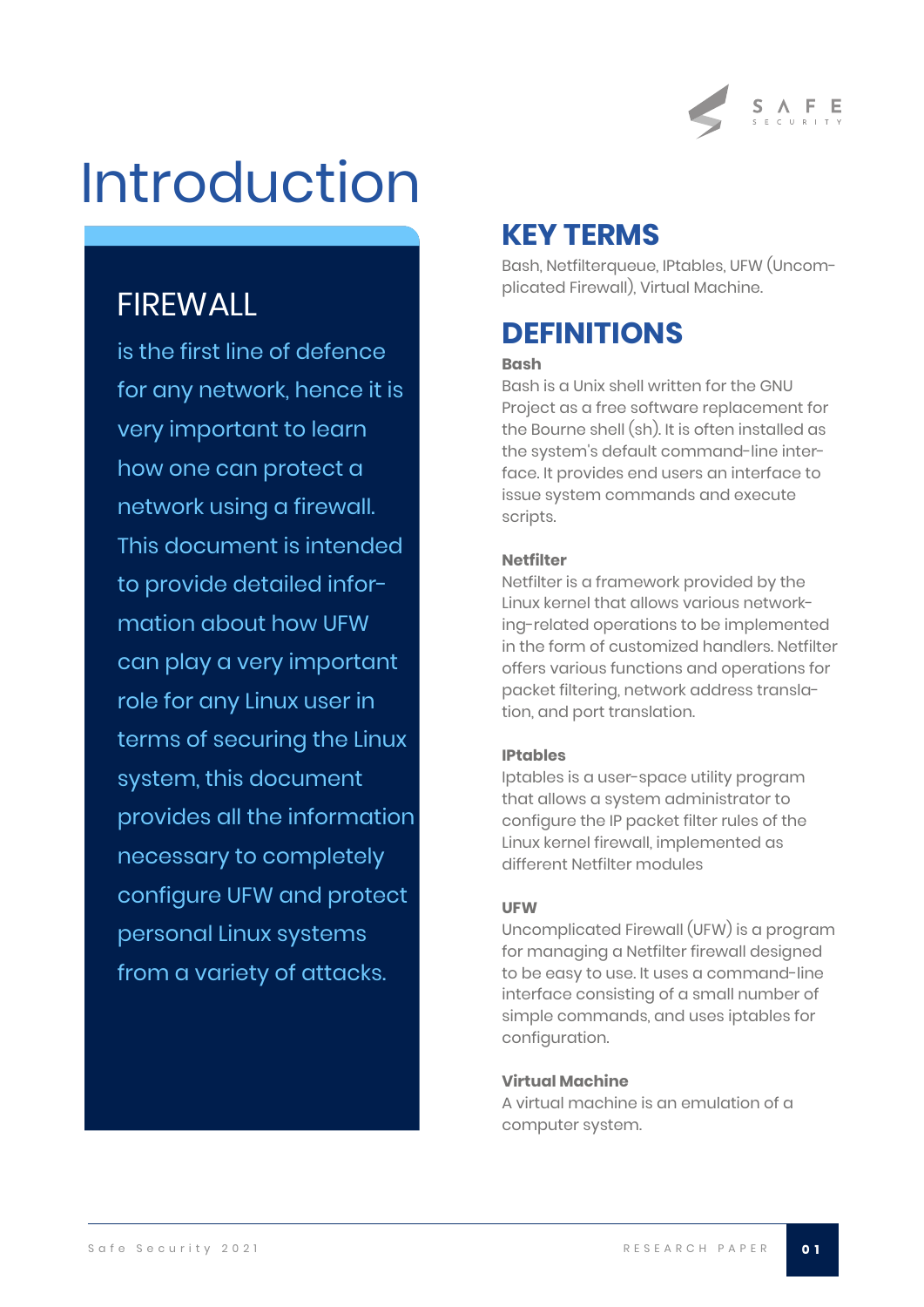# $\cdot$  .  $\cdot$  .  $\cdot$

# **IPTABLES AND UFW, WHAT'S THE DIFFERENCE?**

IPtables and UFW both are Linux system firewalls, the difference between them is UFW is built upon IPtables, IPtables a very flexible tool but it's more complex as compared to UFW, other difference is that IPtables requires a deeper understanding of TCP/IP, which might not be the case with every Linux user, so UFW is the solution, UFW allows the user to configure firewall rules easily using IPtables. Hence, for an average Linux user UFW is the best way to get started with setting up different firewall rules.



Before we start writing different rules for the firewall, we need to have one, so let's start by installing the firewall, since the system being used for purpose is Debian based, the command to install UFW is:

apt-get install ufw

Once installed, it's time to discover the tool itself, which can be done by writing:

ufw --help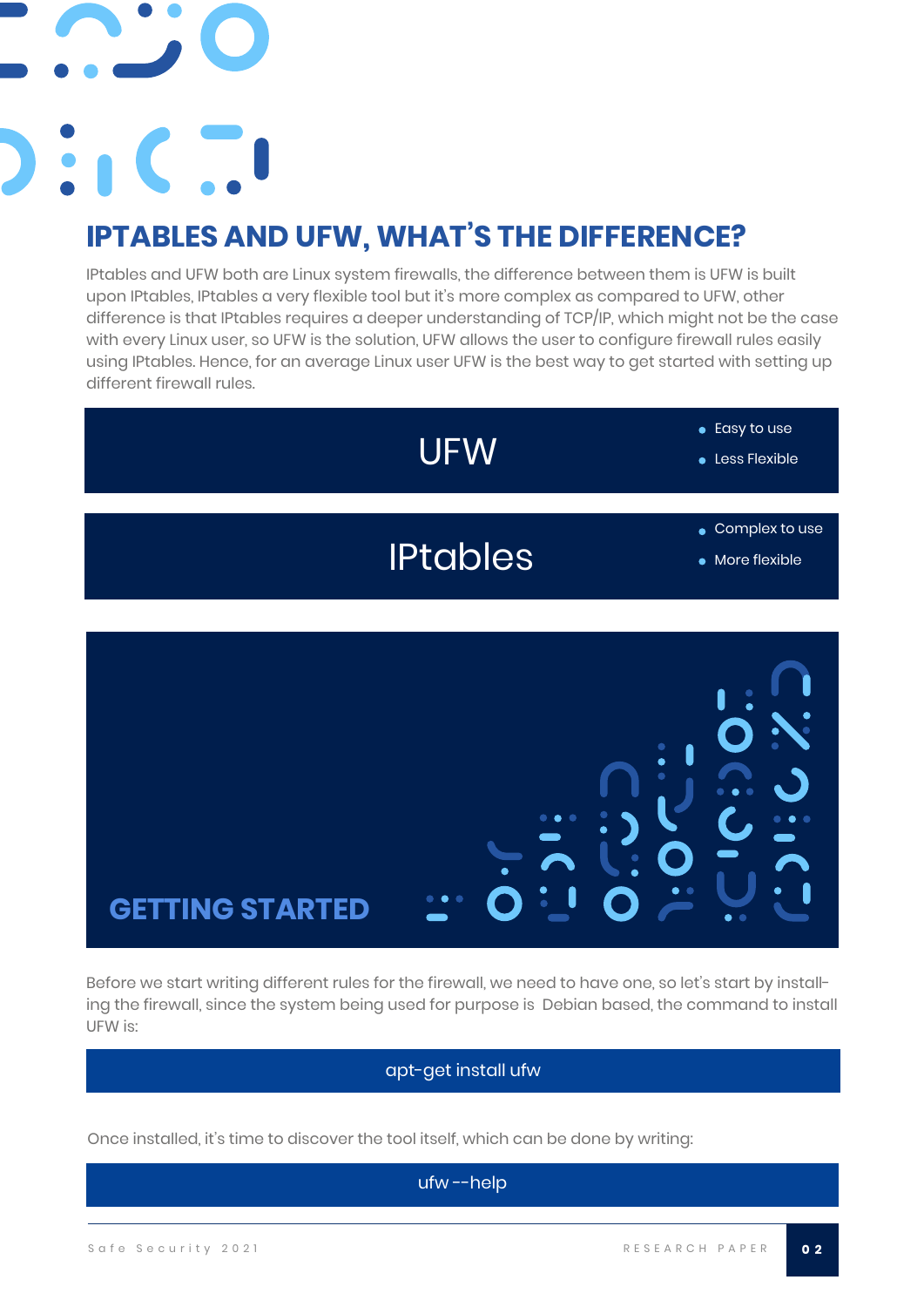Commands: enable disable default ARG logging LEVEL allow ARGS deny ARGS reject ARGS limit ARGS delete RULE NUM insert NUM RULE prepend RULE route RULE route delete RULE NUM route insert NUM RULE reload reset status status numbered status verbose show ARG version Application profile commands: app list app info PROFILE app update PROFILE app default ARG

enables the firewall disables the firewall set default policy set logging to LEVEL add allow rule add deny rule add reject rule add limit rule delete RULE insert RULE at NUM prepend RULE add route RULE delete route RULE insert route RULE at NUM reload firewall reset firewall show firewall status show firewall status as numbered list of RULES show verbose firewall status show firewall report display version information

list application profiles show information on PROFILE update PROFILE set default application policy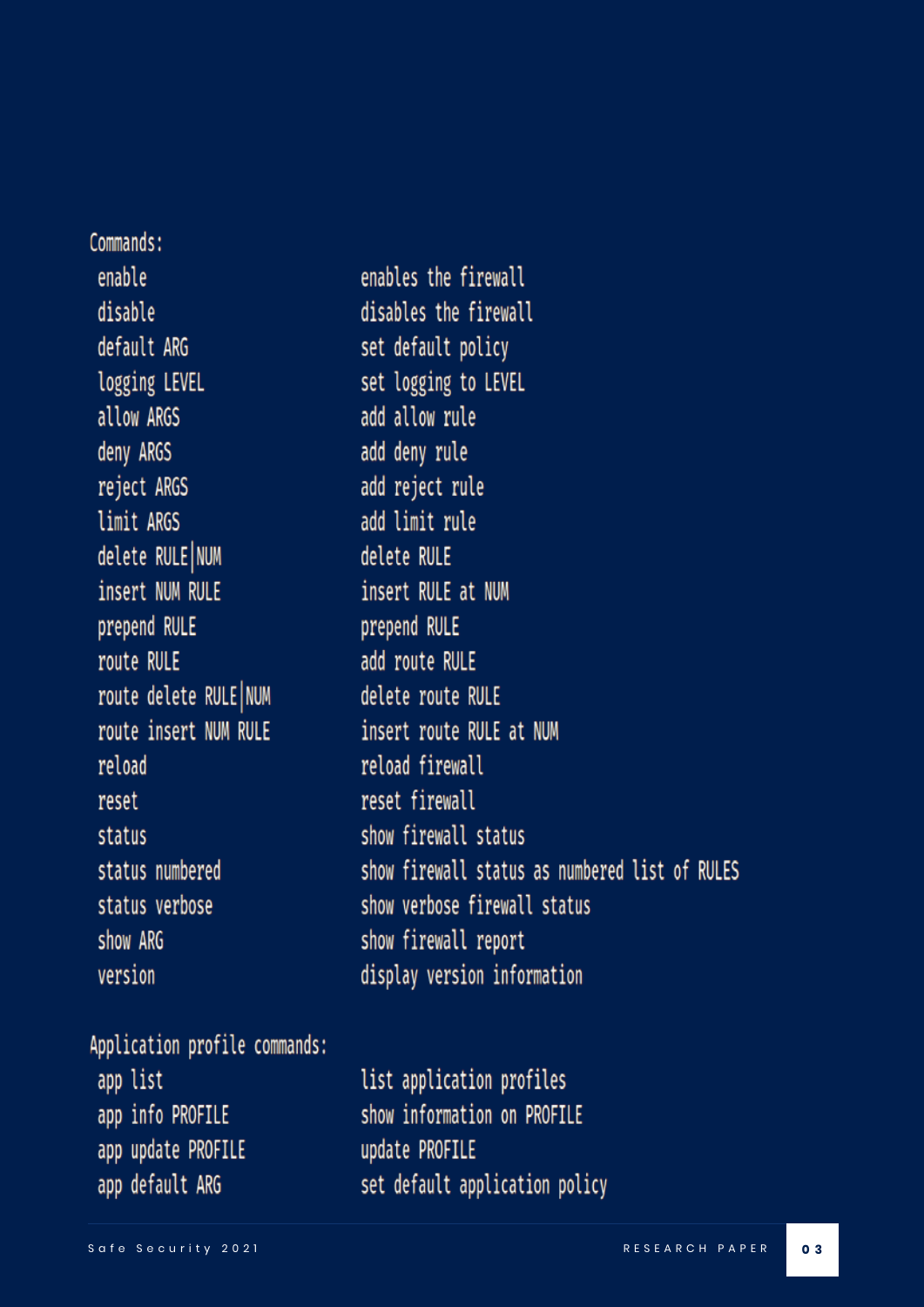#### **BASIC COMMANDS**

It's very important to get the basic commands right, once we know what the basic commands are we'll simply build upon them and then move to more advanced commands. To enable the UFW firewall we simply write the following command.

#### ufw enable

UFW firewall, it comes with some default rules, these rules might be appropriate for some situations but not necessarily for every situation , so it's best to configure the firewall from scratch.

Let's first view what the default rules are, to do that write following command:

#### ufw status verbose

Status: active Logging: on (low) Default: allow (incoming), allow (outgoing), disabled (routed) New profiles: skip

The primary focus here is to interpret what's firewall is trying to tell us.

#### **A. Status:**

**active** Means firewall is active

#### **B. Logging:**

**on (low)**  Means logging is turned on and set to low level, log can be found in /var/logs/ufw.log }

#### **C. Default:**

**allow (incoming)** Means all the incoming connections are allowed

**allow (outgoing)** Means all the outgoing connections are allowed

**disabled (routed)** Means port forwarding is disabled , basically no routing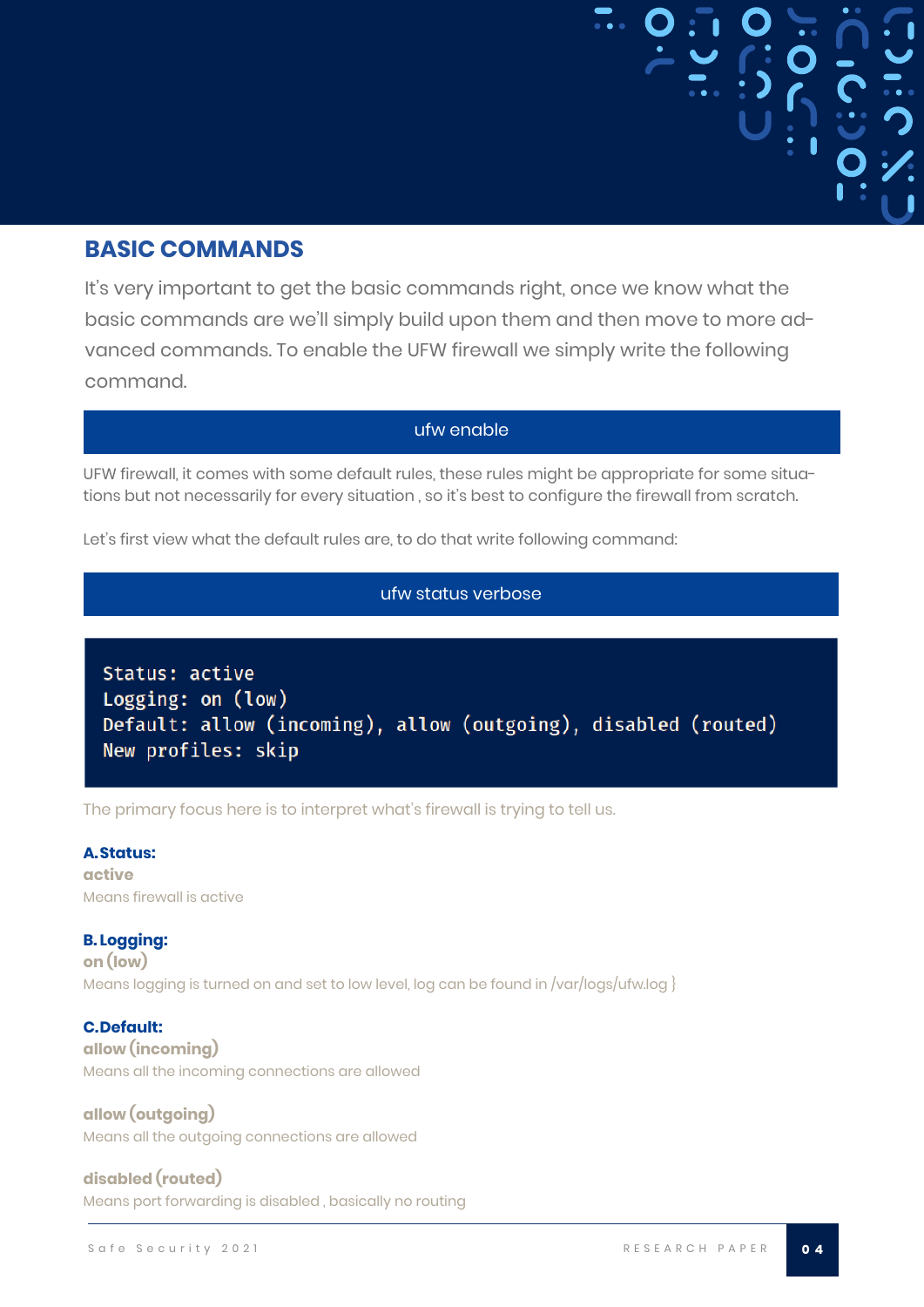#### **Changing Default Rules**

Before changing the rules, it's important to know what all operations are available to be performed on the connection, UFW provides us four different options for the connections which are:

- o Allow : Allow the connection
- o Deny : Deny the connection
- o Reject : Reject the connection
- o Limit : To add rate limiting rules , using this rule will block an IP addresses if more than six connections are instantiated within thirty seconds

Now there might be a confusion between Deny and Reject because they seem to be similar, the difference between the two is when we use deny, it doesn't tell the client what's actually happening, but when we use reject, it actually tells the client that the connection is being rejected by the server.

The next step is to change few default rules, using below given command

#### ufw default action flow

To change the default rule, specify the action (allow, deny etc.). After that, specify the flow of connection (incoming or outgoing). To deny all the outgoing connections, and to test it's working write following command:

#### ufw default reject outgoing

To test it, go to the browser and search for anything.

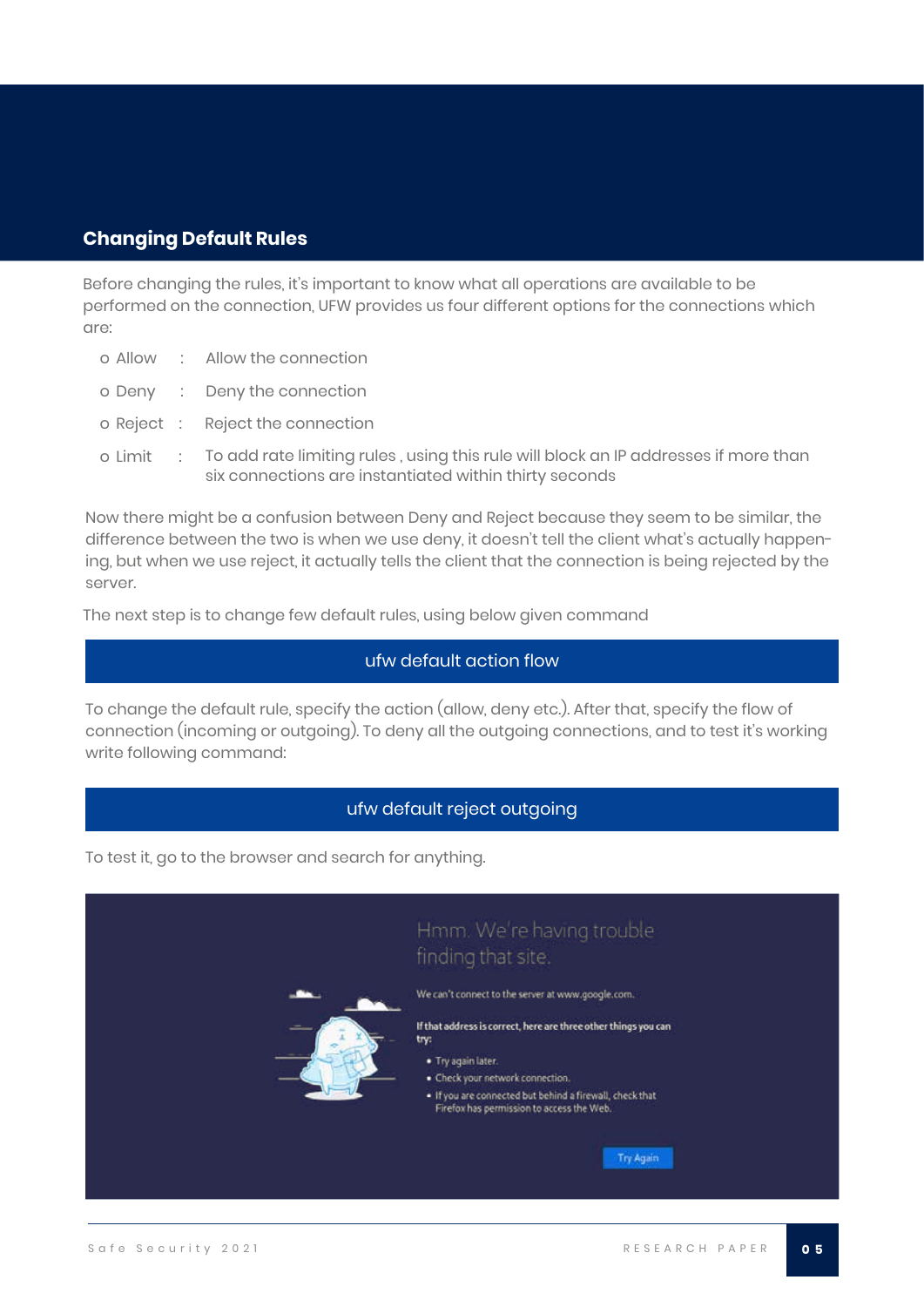



The website can't have accessed, since all the outgoing connections are rejected by the firewall, in order to allow all the outgoing connections again update with following code:

#### ufw default allow outgoing

Once this rule is set, one should be able to access the internet.

This was just one example; where default rules are set for outgoing connections as well similarly

#### **Rules for ports and services**

Once done with default rules, it's time to get our hands on rules for different ports and services, syntax for defining rules for port and services is

#### ufw action flow port|service

#### **A. Action**

allow, deny, reject, limit.

#### **B. Flow**

Here we specify the flow of traffic, these rules will be applicable for in: for incoming, out: for outgoing)

#### **C. Port|service**

Either specify port number or the service name *(for example: for ssh we can write 22 or ssh)*

UFW supports multiple applications, we can view these applications by writing:

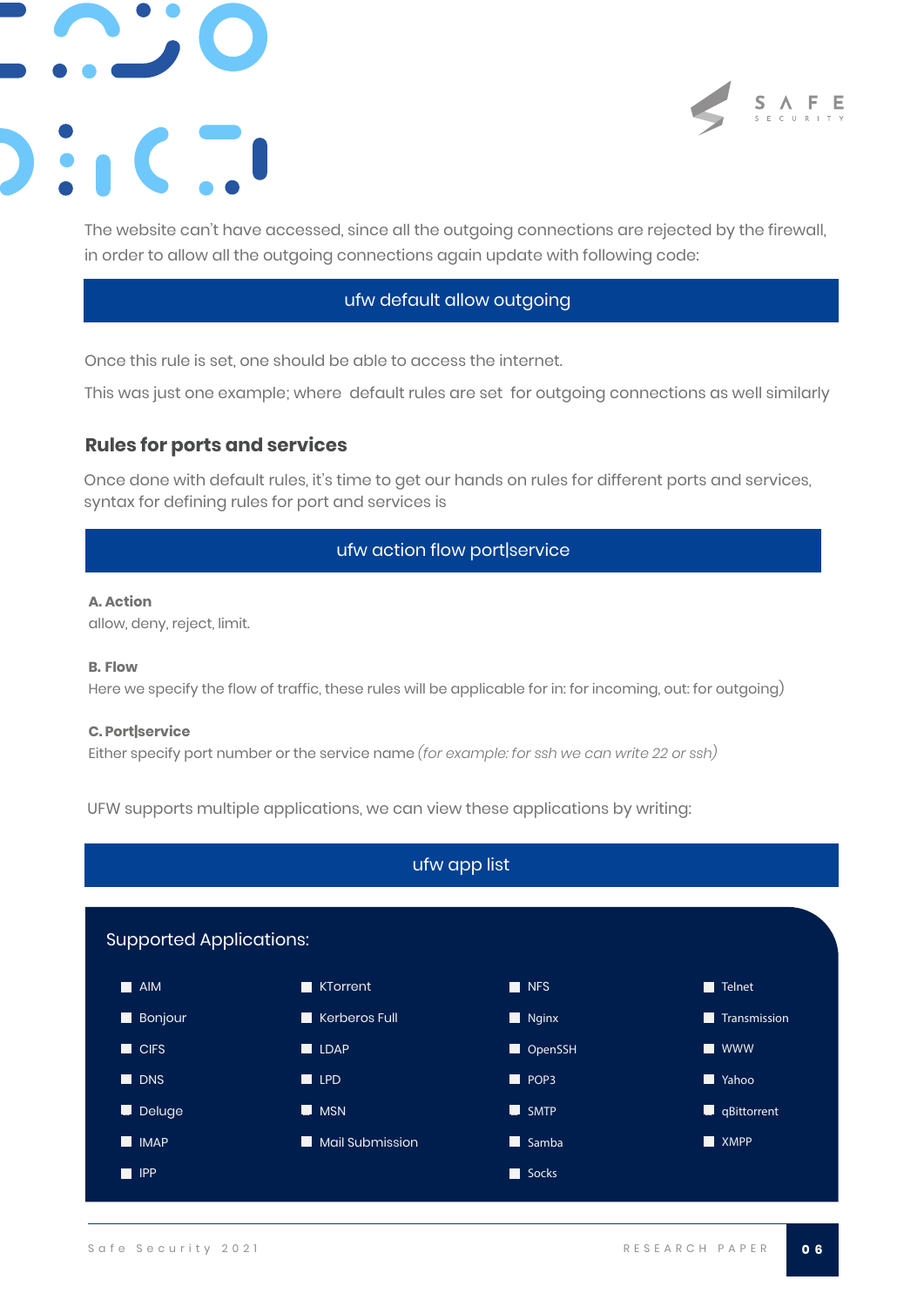In case the application you are trying to use a firewall for, is not in the list of supported applications you can simply mention the port number your service is running on. So, for example if you want to reject all the connections to your SSH serve, then write following command:

#### ufw allow 22

Or the service name if it's present in the list.

ufw allow ssh

In the above example we did not mention the flow of traffic, by default the rules will be applied for the incoming traffic, in order to apply rules for outgoing traffic, we explicitly need to mention the flow, for example:

ufw allow out ssh

Which tells the firewall to allow all the outgoing ssh connection.

Similarly, we can write a firewall for telnet, since telnet is unencrypted we want to reject all the incoming telnet connections, so to do that we write:

ufw reject in telnet comment "Telnet is unencrypted, rejecting connection! "

Once we add the rule, we can view the firewall rules by writing

ufw status

#### *Which gives us something like this:*

| T <sub>o</sub>        | Action                         | From                      |                                                                                                 |
|-----------------------|--------------------------------|---------------------------|-------------------------------------------------------------------------------------------------|
| $\sim$ $\sim$         | ------                         | ----                      |                                                                                                 |
| 23/top<br>23/top (v6) | <b>REJECT</b><br><b>REJECT</b> | Anvwhere<br>Anywhere (v6) | # Telnet is unencrypted, rejecting connection<br># Telnet is unencrypted, rejecting connection! |

Explanation:

| Tο     | : The port number and the service |
|--------|-----------------------------------|
| Action | : The action to be performed      |
| From   | : Means connection from any IP    |
| V6     | : Rule for IPv6 version           |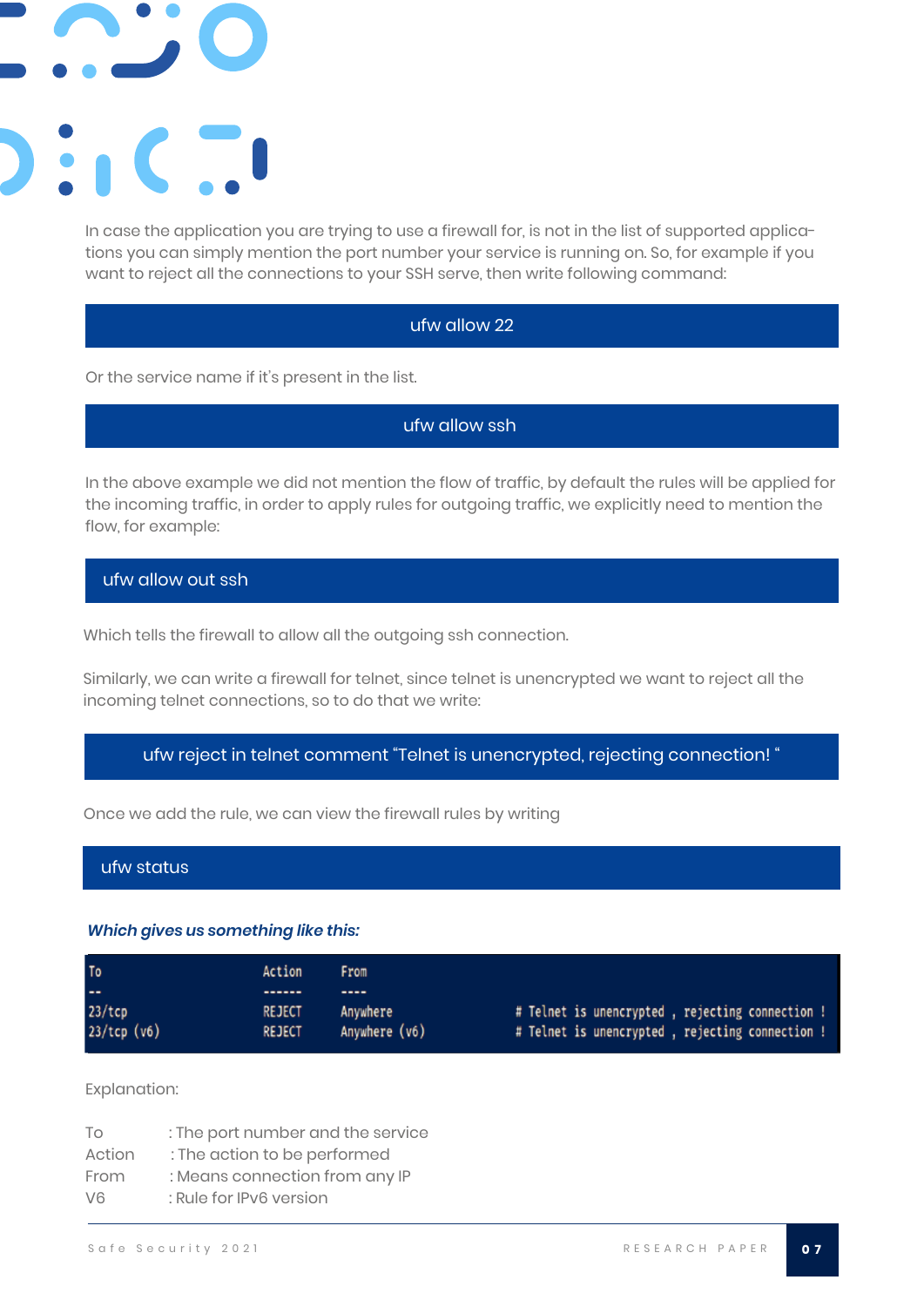#### Command to delete rule:

#### ufw status numbered

#### *Output to above command:*

| To                | Action             | From                    |                                               |
|-------------------|--------------------|-------------------------|-----------------------------------------------|
| $- -$             |                    |                         |                                               |
| $[1]$ 23/tcp      | REJECT IN Anywhere |                         | # Telnet is unencrypted, rejecting connection |
| $[2]$ 23/tcp (v6) |                    | REJECT IN Anywhere (v6) | # Telnet is unencrypted, rejecting connection |

The command shows us the number for each rule, which allows us to specify a rule number and delete it.

So for instance if you want to delete the telent rule for IPv6 , then write

| ufw delete 2                                          |               |                |  |  |
|-------------------------------------------------------|---------------|----------------|--|--|
| Once our command is executed, we can check the status |               |                |  |  |
| To                                                    | Action        | From           |  |  |
|                                                       |               |                |  |  |
| Anywhere                                              | <b>REJECT</b> | 192.168.10.204 |  |  |

Rejecting connections for 192.168.10.204  $\sharp$ 

Which confirms that we have successfully deleted the rule

Note: For each rule deleted, the rule number changes, for example if a rule is deleted with number one, then the rule at number two will become the rule number one.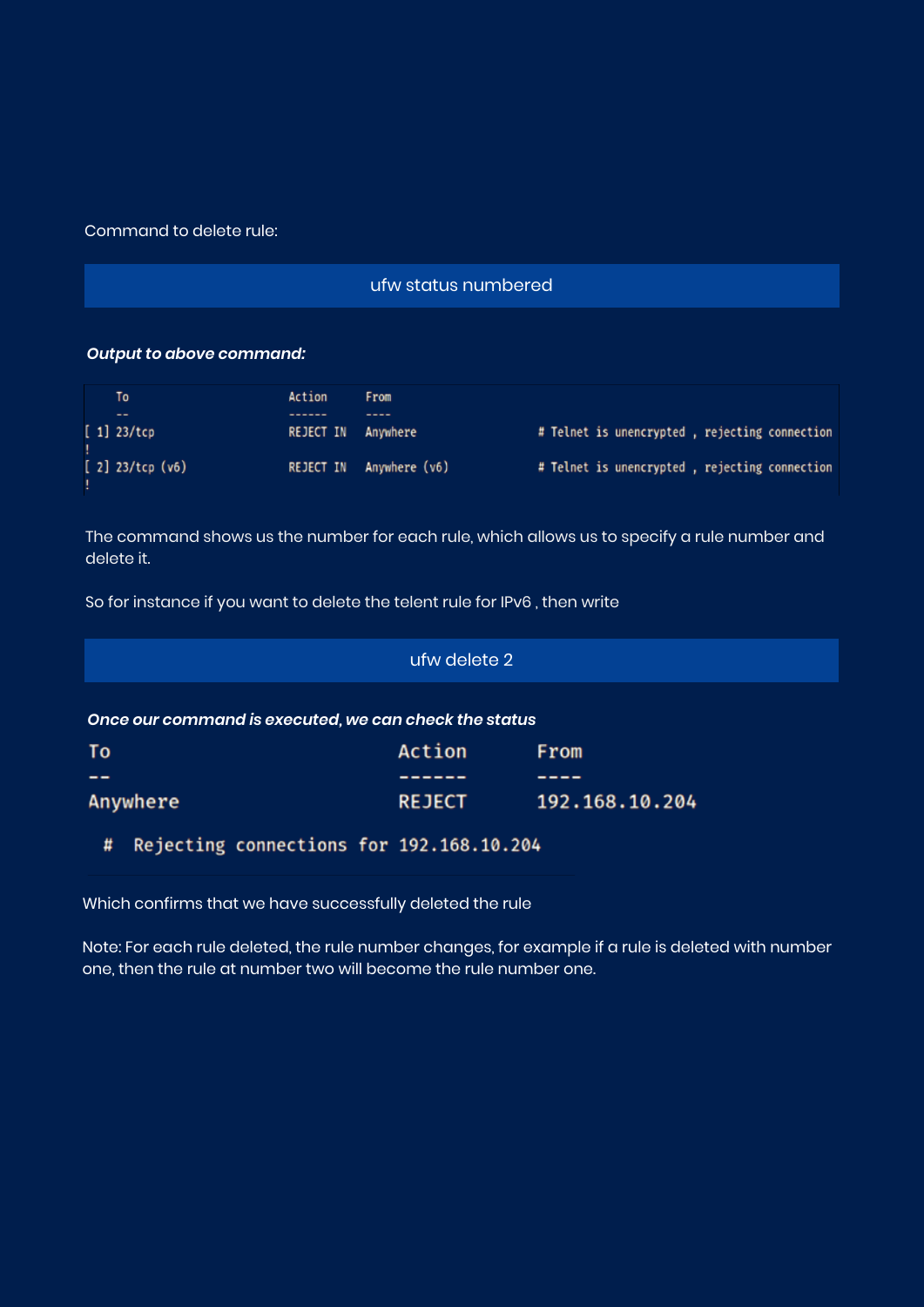#### **Rules for particular IP and Subnets**

There might be cases when we want to block a particular IP, this might be applicable when some particular IP is trying to perform a brute force attack, or we might want to allow only particular IP's to access the SSH server, use cases are many, different needs different use cases, so let's learn how can we write rule for particular IP or a whole subnet.

#### *Syntax:*

#### ufw action flow IP | Subnet

A. Action action to be performed (allow, deny, reject, limit)

B. Flow incoming traffic or outgoing traffic (in, out)

C. IP | Subnet Here we can specify either an IP address or an entire subnet ( 192.168.10.204 or 192.168.12.2/24 )

So for example, if we want to reject connections for a particular IP (let's say 192.168.10.204) from accessing any port of our server, we can write

ufw reject in from 192.168.10.204 comment " Rejecting connections for 192.168.10.204 "

#### *On checking the status*

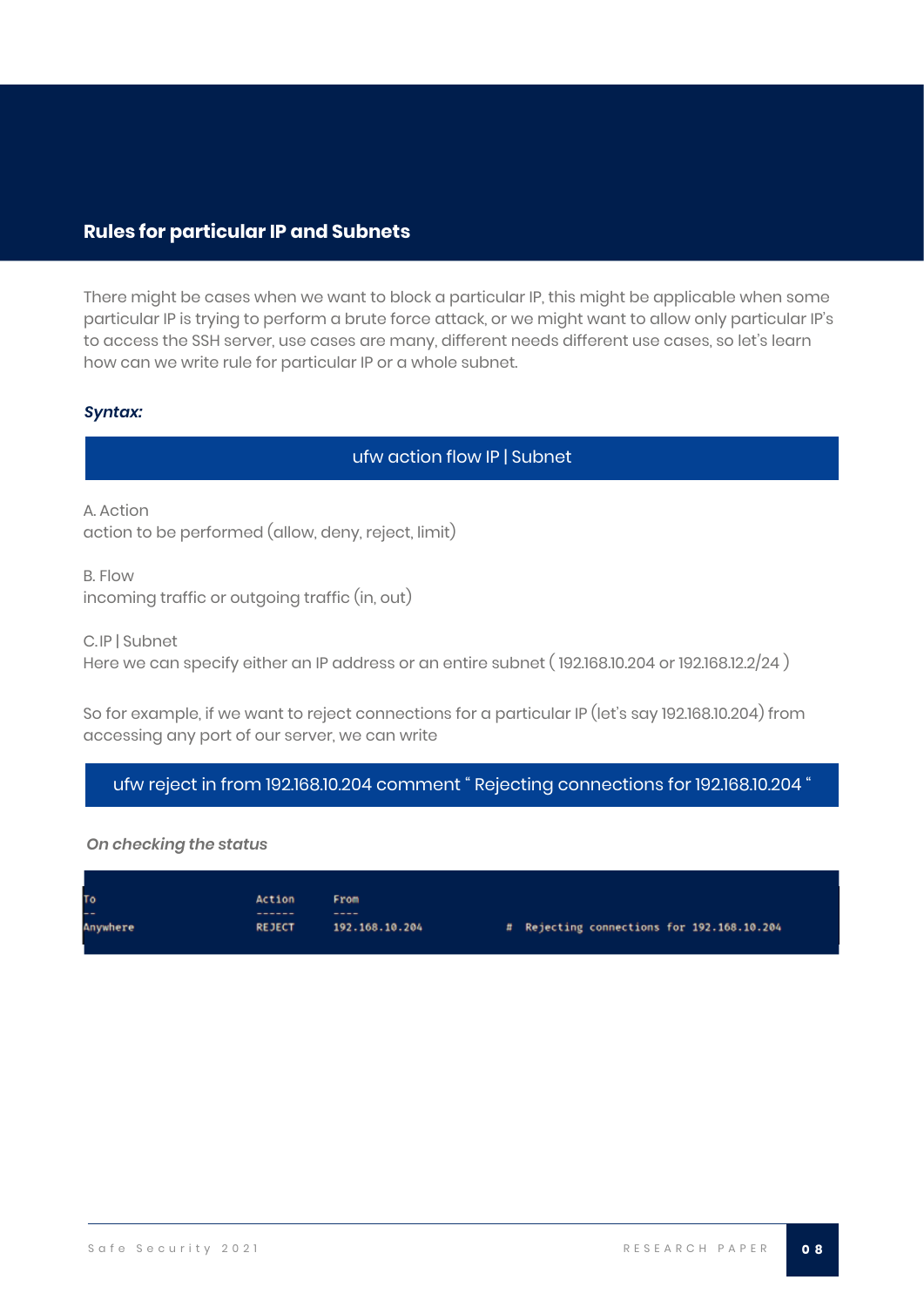



Now any connection from 192.168.10.204 to any port will be rejected.

In some cases, we might want to allow connections from a particular IP, for that we first need to reject all the incoming connections and then write a rule for the IP we want to allow connections from.

ufw default reject incoming

ufw allow in from 192.168.10.208

ufw status verbose

*Output:*

| Status: active<br>Logging: on (low)<br>Default: reject (incoming), allow (outgoing), disabled (routed)<br>New profiles: skip |                 |                |
|------------------------------------------------------------------------------------------------------------------------------|-----------------|----------------|
| To                                                                                                                           | Action          | From           |
| $--$                                                                                                                         |                 |                |
| Anywhere                                                                                                                     | <b>ALLOW IN</b> | 192.168.10.208 |

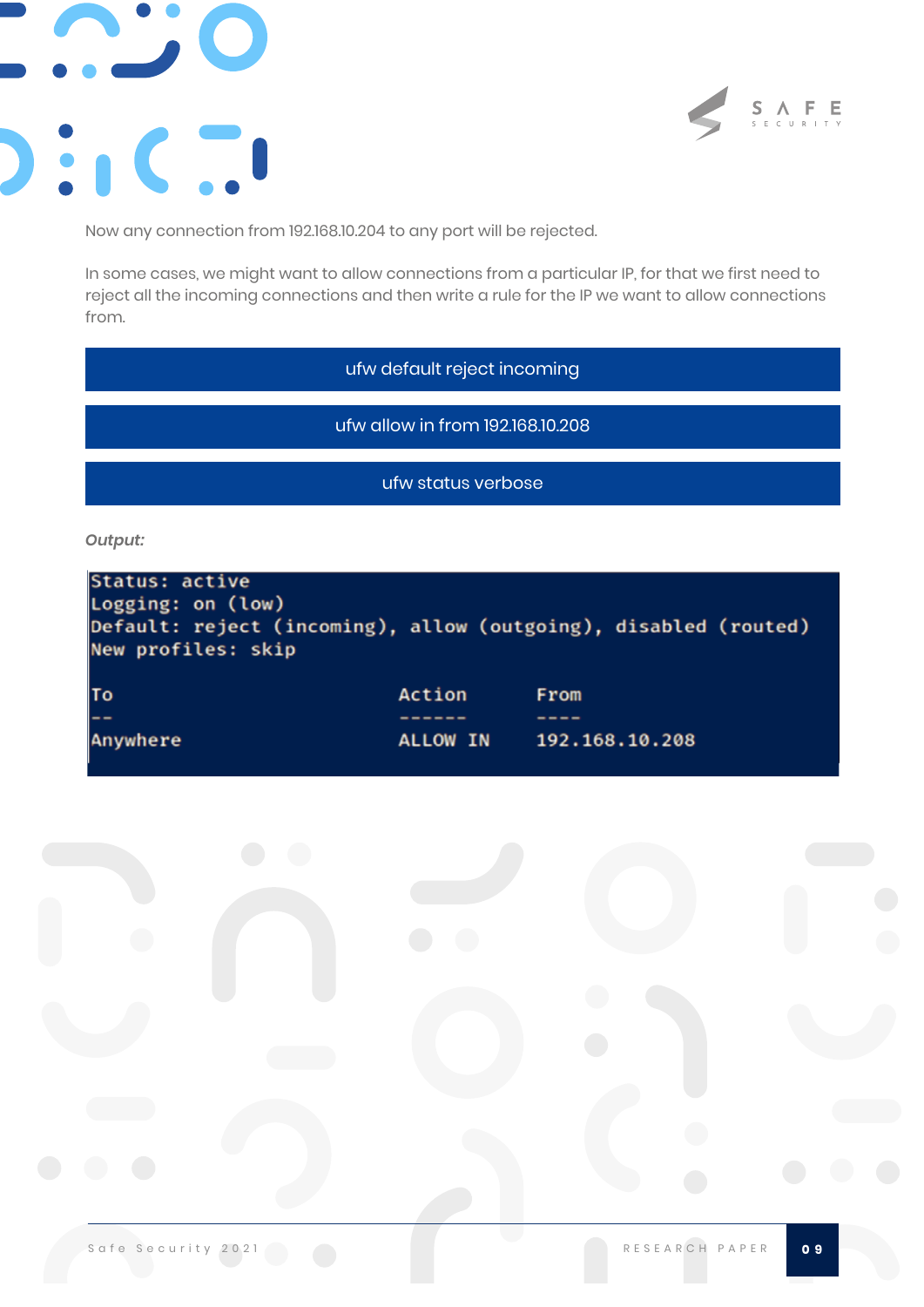## **ADVANCED COMMANDS**

We have covered all the basic commands till now, but none of them seems much practical, we want to do things like, restrict an IP only to a particular port, detect brute force and block the IP, restrict IP's from accessing the ftp server but not web server, all these things will be covered under this sections, we'll write more specific and meaningful rules, which we can actually implement in real life.

#### **Rules specific to IP's and services**

Blocking an IP's access to all the ports might not be something that everyone wants, people might want to restrict an IP from accessing let's say any private service but not from the web server, in such cases write rules where we specify the IP address and the port number or service name.

#### ufw action flow from IP|subnet to any port port.number|service

**A. Action** action to be performed (allow, deny, reject, limit)

#### **B. Flow**

incoming traffic or outgoing traffic (in, out)

#### **C. IP|subnet**

specifying the IP address or subnet

#### **D. Port.number|service**

specifying the port number or service name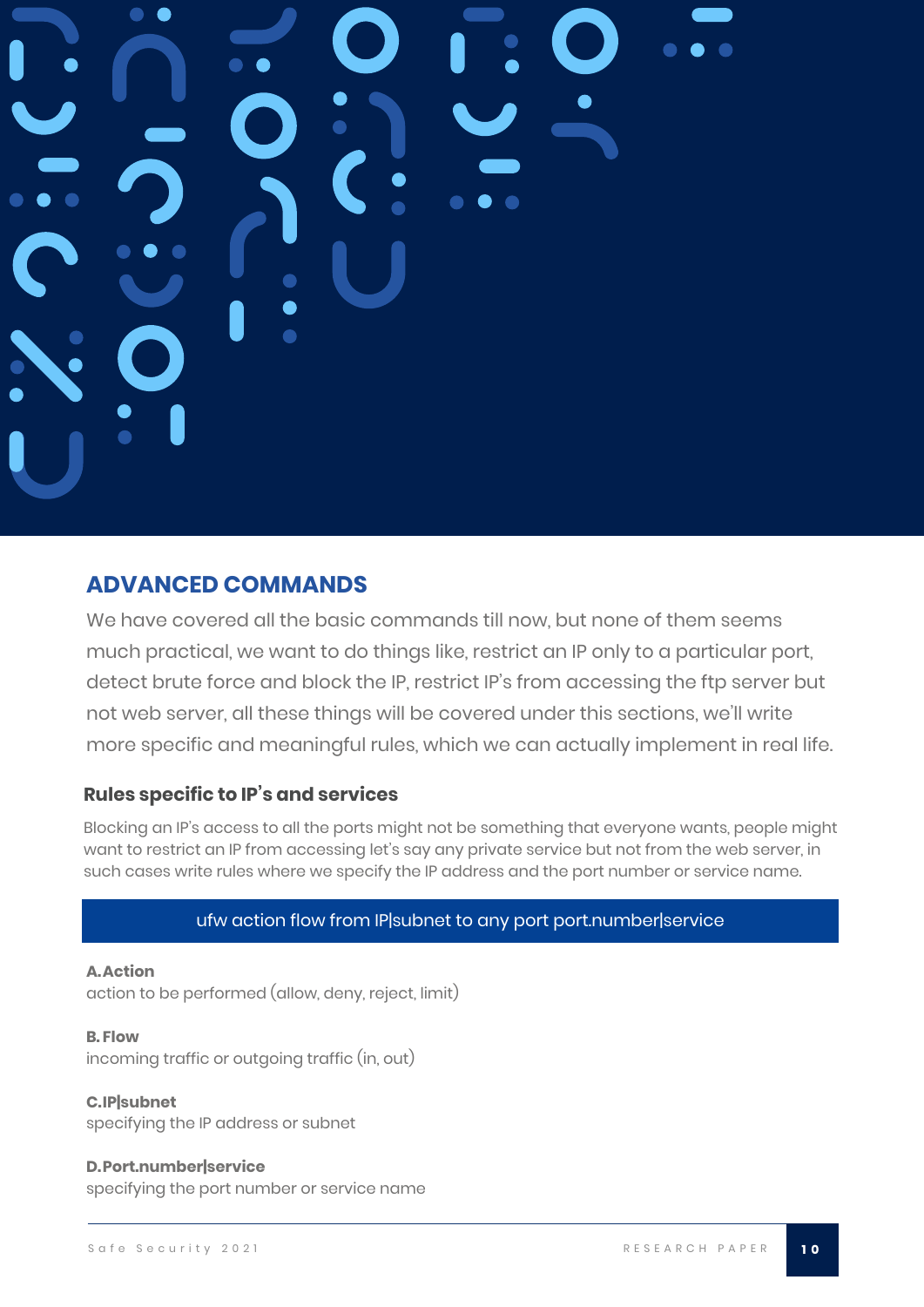



#### **Example A:**

We want to write a rule which will allow only host 192.168.10.207 to access the SSH server, now to solve this problem we need to do two things

- 1. Block SSH service for all the IP addresses.
- 2. Allow SSH service only for host 192.168.10.207

#### ufw reject in ssh

#### ufw allow in from 192.168.10.207 to any port ssh comment "SSH allowed"

#### *Output:*

| Status: active |               |                |               |
|----------------|---------------|----------------|---------------|
| To             | Action        | From           |               |
| --             |               |                |               |
| 22/tep         | <b>REJECT</b> | Anywhere       |               |
| 22/tep         | <b>ALLOW</b>  | 192.168.10.207 | # SSH allowed |
| 22/tcp (v6)    | <b>REJECT</b> | Anywhere (v6)  |               |

Note: The sequence of rule matters in UFW, for example: if there's a rule for blocking an IP address from accessing a web server at position 2, but there's another rule which allows access to web server at position 1, then the IP address will not be blocked, the firewall rules are applied in a sequence. We might need to add important rules at position 1, for that we use insert 1.

#### ufw insert 1 reject in from <IP> to any port <port.number>

By specifying insert, this rule will be added at position 1.

#### **Example B:**

Let's suppose we need to reject any UDP connection from an IP address (192.168.10.207)

#### ufw reject in from 192.168.10.207 to any proto udp

Proto is used to specify the transmission protocol (TCP or UDP).

Similarly, we can write rules for other services and protocols depending upon the usability.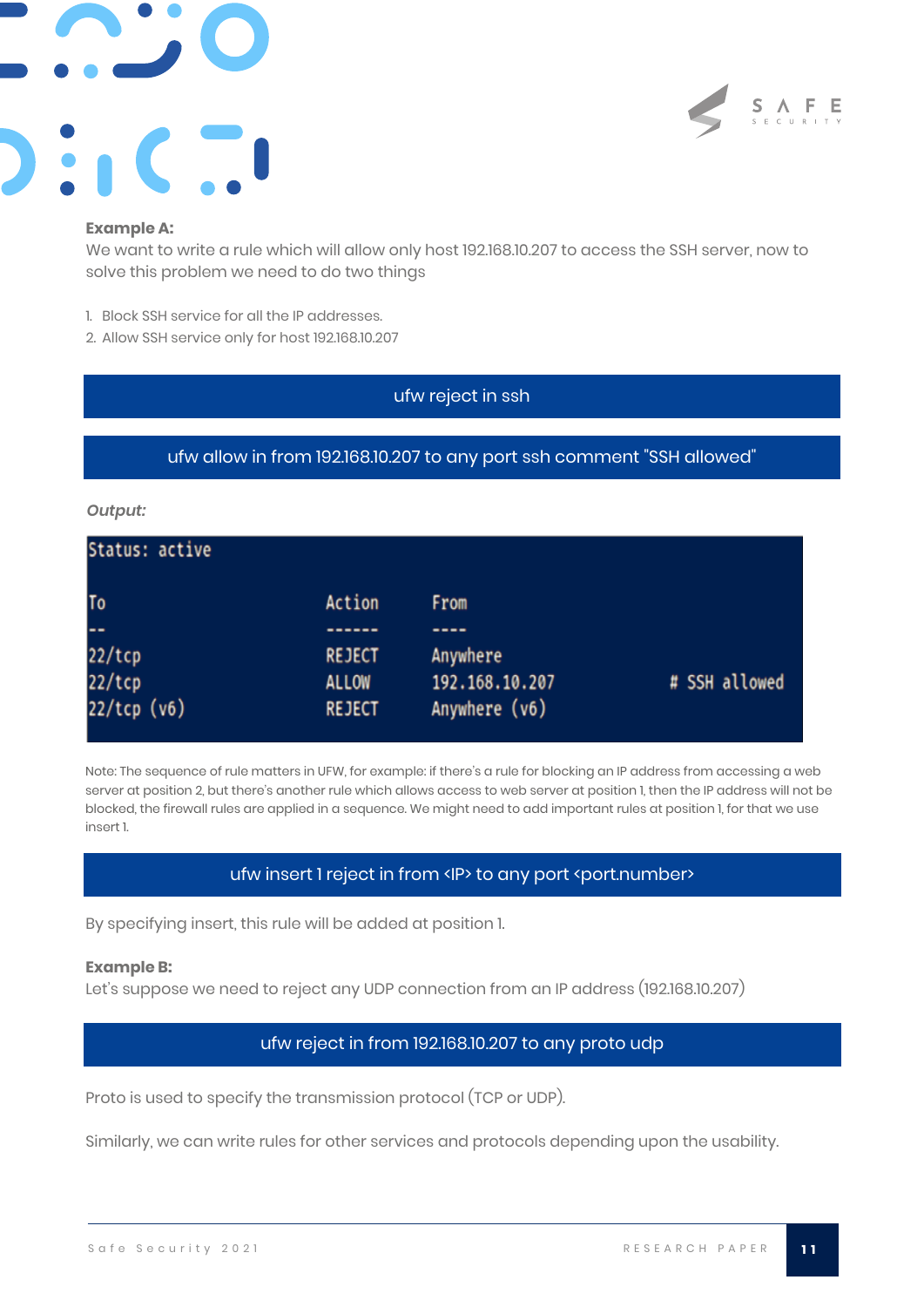#### **Writing rules for specific interfaces**

There might be some cases where, the user wants to allow access to a particular service from a particular subnet, in such cases UFW allows us to set up interface dependent rules

#### **Example:**

Allow access to ssh server to all the IP addresses on network interface eth0.

To make sure that other IP addresses are not able to access the service on port 22

ufw reject in ssh

Another rule to allow ssh access to all the IP addresses on interface eth0

ufw allow in on eth0 to any port 22

#### **Logging Rules**

When we talk about logging information about connections, it's a very important concept to understand the type of incoming connections, logging information about incoming/outgoing connections can help a system administrator, to trace back any attack to its source, logs also help system administrator to check if all the firewall rules are working properly or not.

UFW provides us the ability to log, in addition to that it also provides different logging levels depending on the need, logging in UFW is enabled by default at low level. To see the logging level, we can write

#### ufw status verbose

Status: active Logging: on (low) Default: allow (incoming), allow (outgoing), disabled (routed) New profiles: skip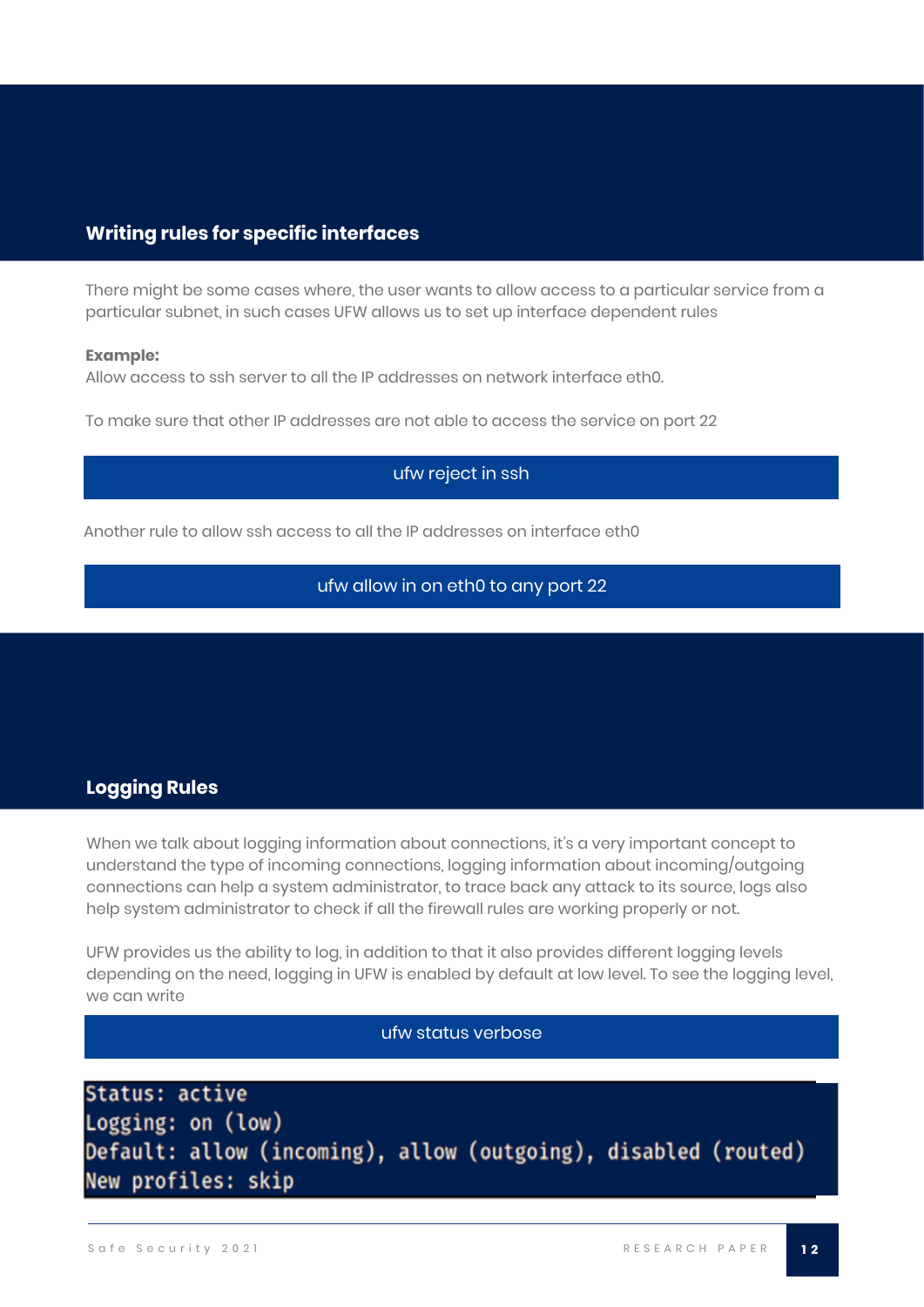

We can see that logging is on and is set to low level. UFW provides four logging levels:

A. Low:

- a. Logs blocked packets (with rate limiting)
- b. Logs packet matching logged rules

B. Medium:

- a. Logs Low level logs
- b. Logs all allowed packets not matching with policy
- c. Logs all invalid packets
- d. Logs all new connections (all the logging is done with rate limiting)

C. High:

- a. Logs medium level without rate limiting
- b. Logs all the other packets with rate limiting

D. Full:

a. Logs high level without rate limiting

To change the log levels or to turn it off or on, we write:

#### ufw logging option

Option can have any of the following values

- 1. On
- 2. Off
- 3. Low
- 4. Medium
- 5. High
- 6. Full

So for example: UFW logging if off by default in my system and you need to turn it on at medium level, so command is as follow:

#### ufw logging medium

Status: active Logging: on (medium) Default: allow (incoming), allow (outgoing), disabled (routed) New profiles: skip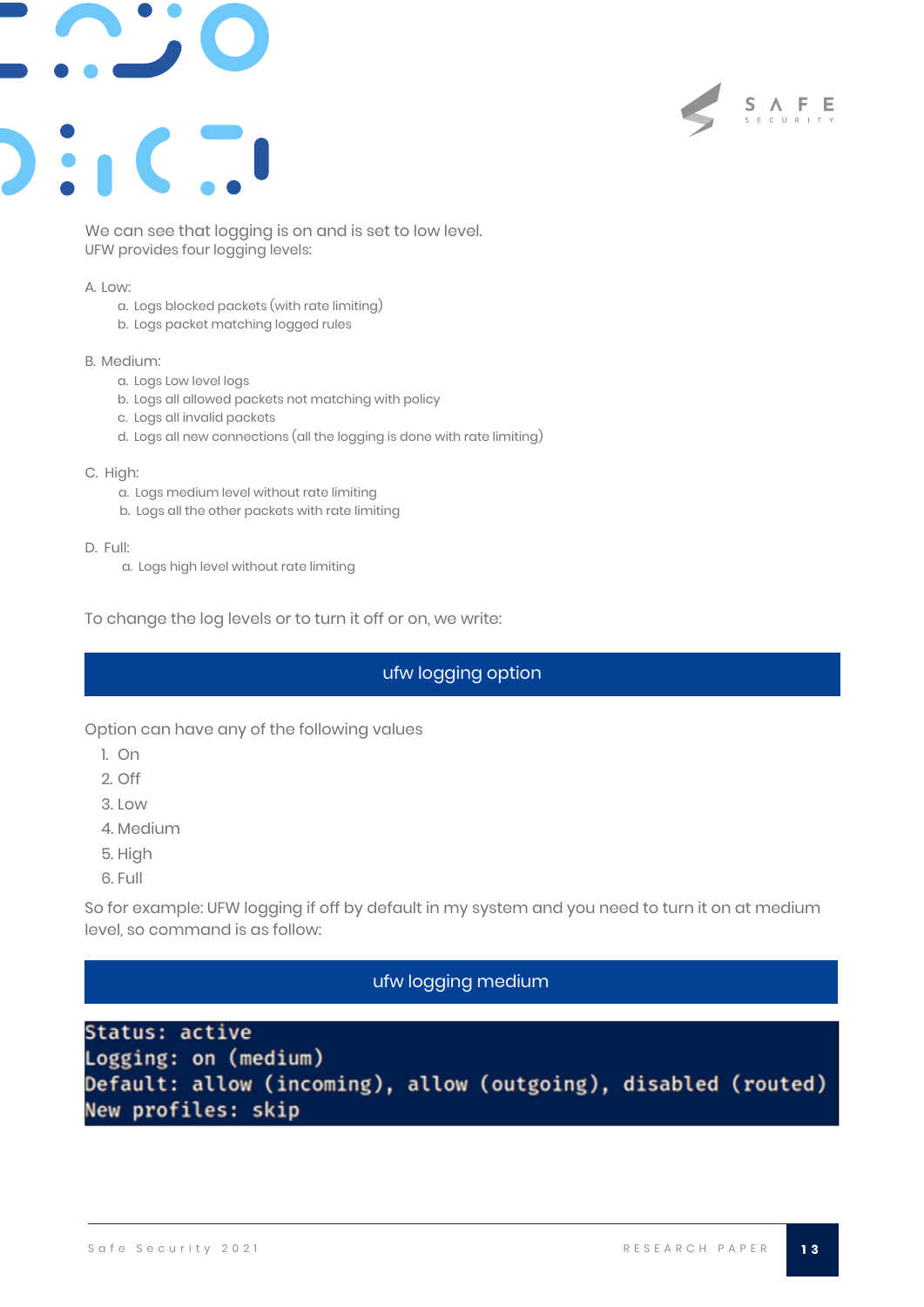#### **Reading logs**

Reading logs is very important as we have discussed earlier, they help us to detect any threat, test our firewall and other important tasks. Logs for UFW are stored in file /var/logs/ufw.log

## Oct 31 16:29:53 FRIEND kernel: [ 3253.426605] [UFW BLOCK] IN= OUT=eth0 SRC=SIP DST=DIP LEN=73 TOS=0x00 PREC=0x00 TTL=64 ID=61481 DF PROTO=UDP SPT=45316 DPT=53 LEN=53

Here we have one of the many logs from ufw.log file, so let's break it down and understand what exactly does it mean

- 1. IN : If this contains a value means the event was incoming
- 2. OUT : If this contains a value means the event was outgoing (interface specified)
- 3. SRC : Source IP address
- 4. DST : Destination IP address
- 5. LEN : Packet length
- 6. TTL : Time to lives
- 7. PROTO : Packet's protocol
- 8. SPT : Source port
- 9. DPT : Destination port

10. WINDOW : The packet size , that sender can receive ( not present in the above example ,

since it's a low level log )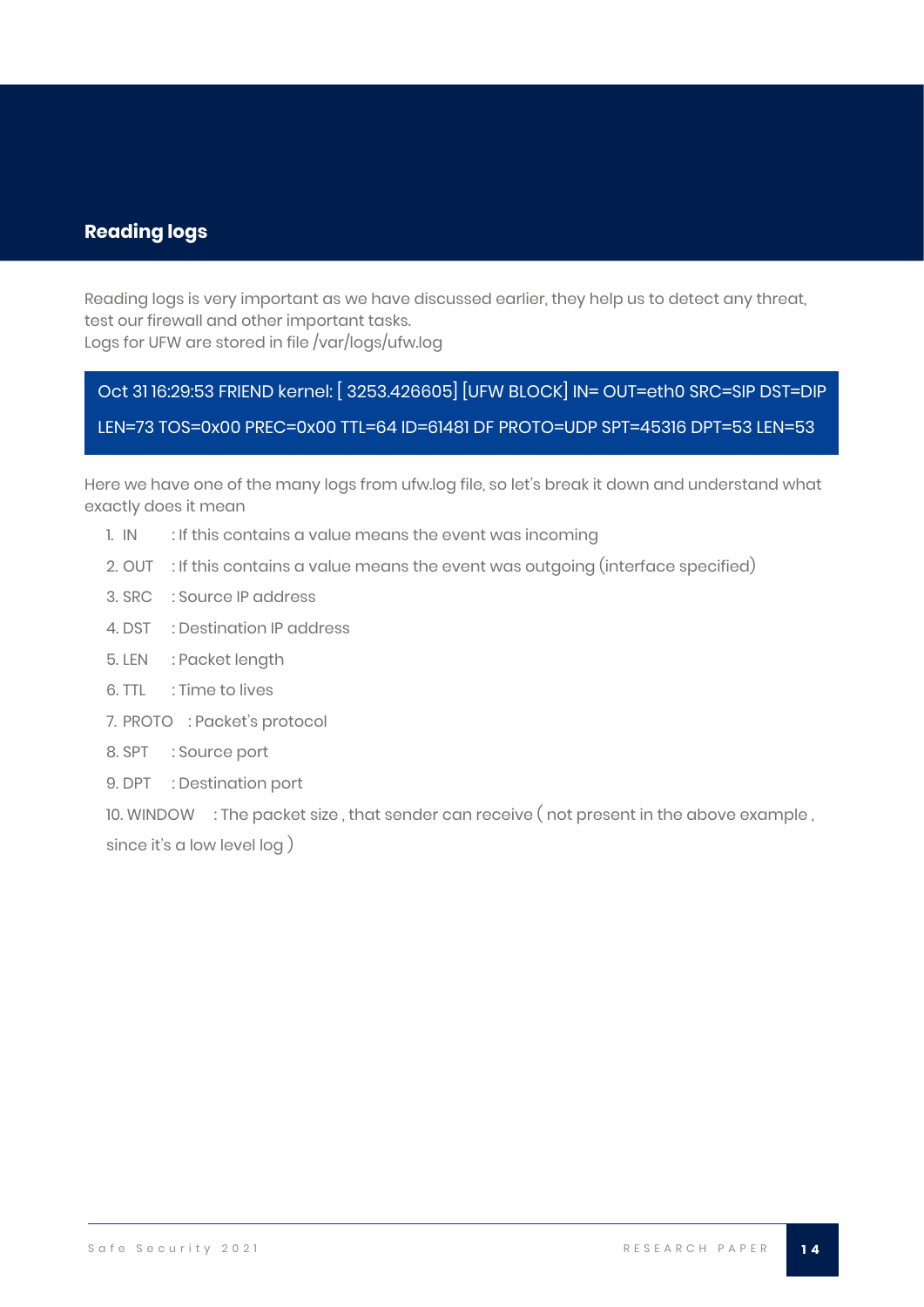### **PROBLEMS WITH FIREWALL**

Even though firewalls are first line of defence, but they can't protect us against every type of attack, there are certain places where firewall lack, things like

1. A firewall cannot protect against internal network attacks.

2. They do not protect us against backdoor attack.

3. Firewalls cannot protect a network or pc from viruses, Trojans, worms and spyware which spread through flash drives, potable hard disk and floppy etc.

4. Firewalls cannot protect against IP spoofing

As we already know that firewall do have their own weaknesses, but that doesn't mean they are of no importance, a firewall should definitely be a part of defence but it shouldn't be the only part, we should never rely on just firewalls, other software's like IDS (intrusion detection system) and IPS (intrusion prevention system), should be used in combination with firewall.

 $O·f$ 1231: 0.. 0 1:02  $:C'C$ :  $O$ :  $I$  $\mathbf{C}$ ) i:  $\mathbf{C}$   $\mathbf{Z}$   $\mathbf{D}$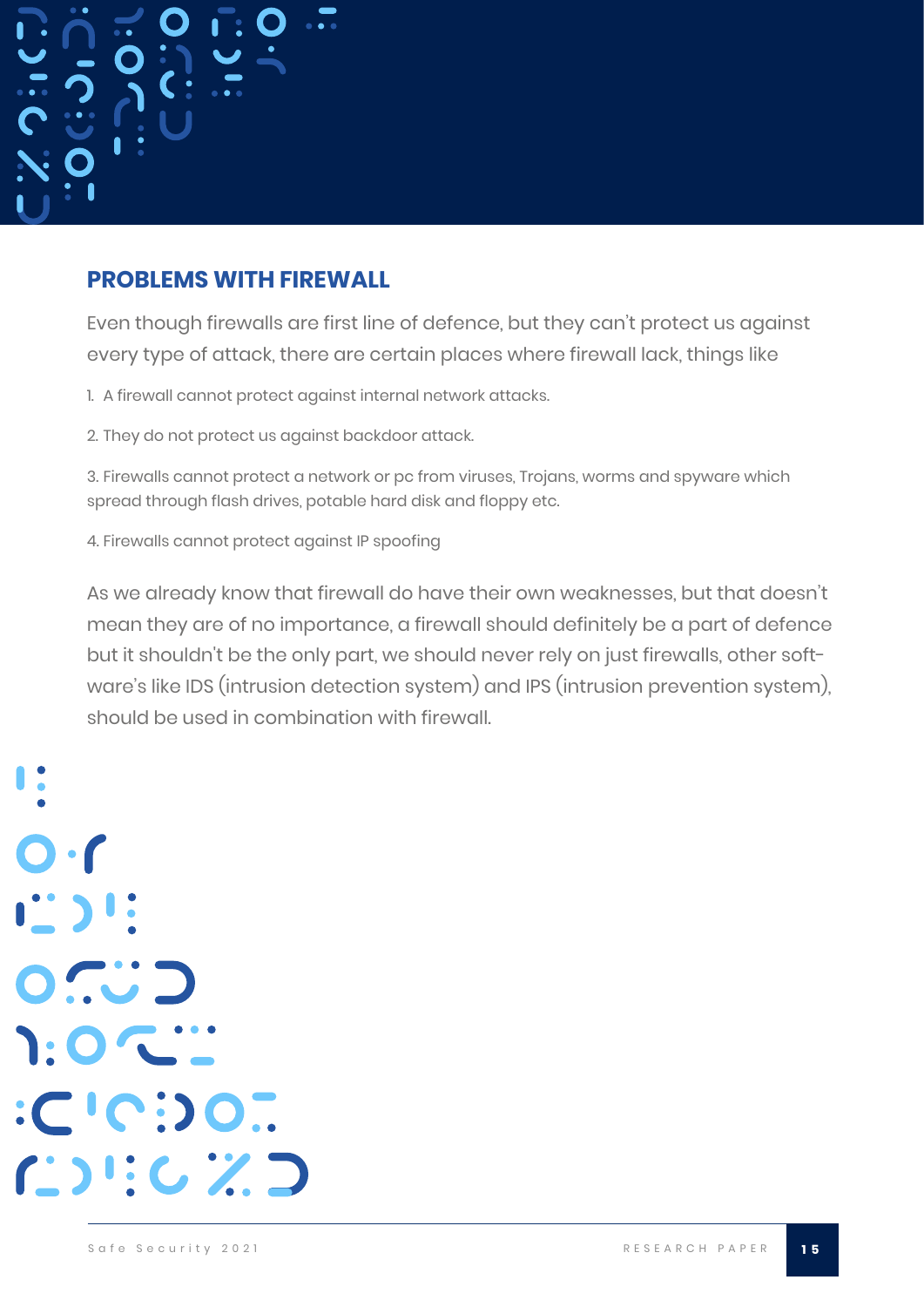## **LAB EXERCISE**

#### **Aim:**

To implement whatever, learnt so far almost everything.

#### **Prerequisites**

- 1. A host machine with VMware or Virtual Box installed.
- 2. Kali Linux as virtual machine.
- 3. Internet Connection.

#### **Recommendations**

- 1. Configure and run Apache2 server on Kali Linux machine.
- 2. Configure and run SSH on Kali Linux machine.

#### **Procedure**

- 1. So the Kali machine is the machine, run UFW on and our host machine is our client machine.
- 2. The task is to write different rules based upon the tasks which are given.
- 3. Make sure that both apache2 and ssh services are running.

#### **Tasks**

- 1. Write a rule to change the ufw default settings for outgoing connections to reject.
- 2. Write a rule to block all the incoming connections and see if you are able to connect or not.
- 3. Write a rule to block the host machine from accessing ssh service but not web server.
- 4. Write a rule which will protect against brute force attacks.
- 5. Write a rule to block all the UDP connections from host IP.
- 6. Write a rule to log in high mode and read the logs generated.
- 7. Write a rule to allow access to web server only from a particular host.
- 8. What are some disadvantages of firewall?

9. Write a rule with action as deny and another rule with action as reject, analyse the difference between both.